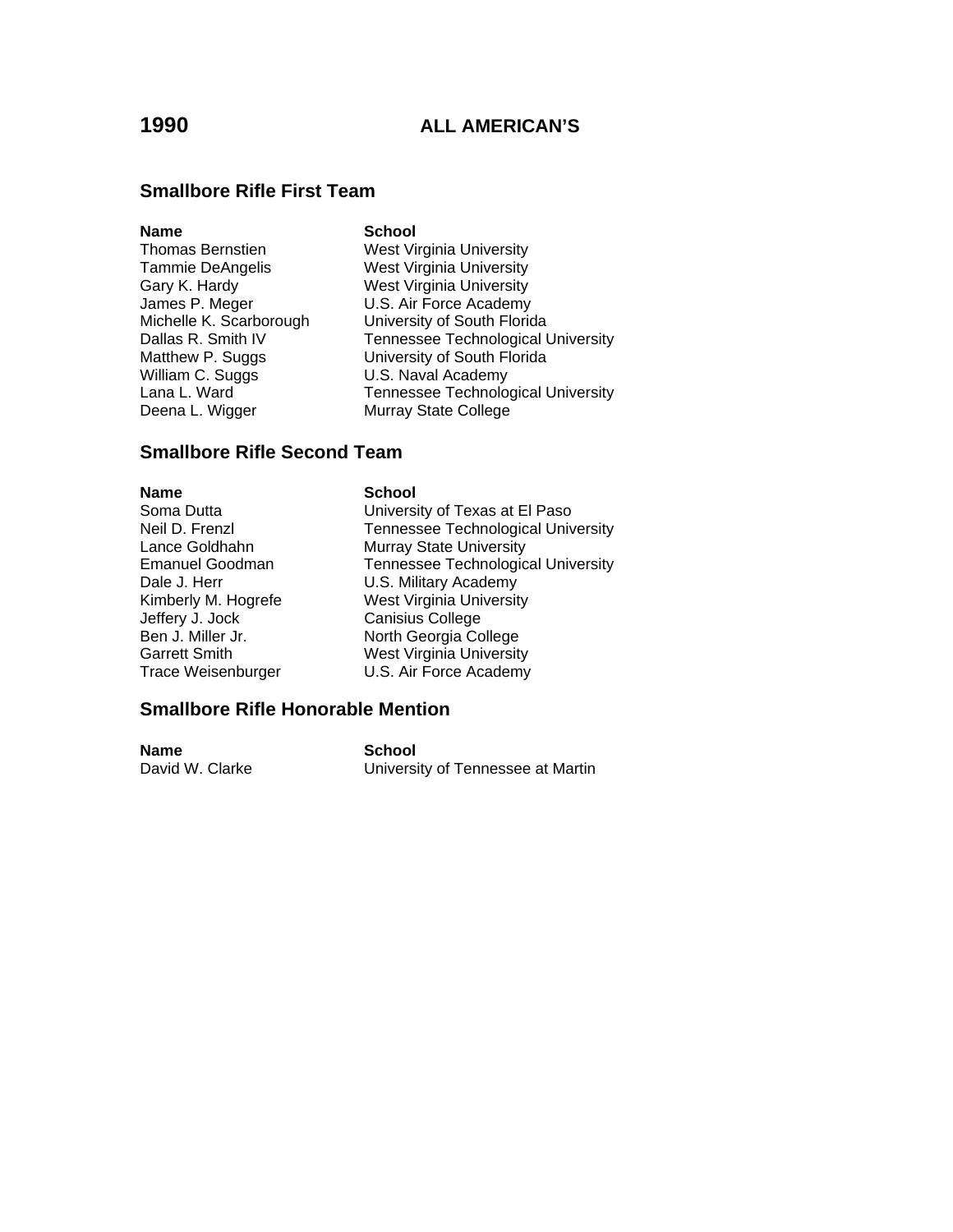#### **Air Rifle First Team**

#### **Name** School

William C. Suggs U.S. Naval Academy Deena L. Wigger Murray State University

Troy A. Basham University of Texas at El Paso Thomas Bernstien **West Virginia University**<br>Tammie DeAngelis **West Virginia University** West Virginia University Gary K. Hardy Mest Virginia University James P. Meger **V.S. Air Force Academy**<br>
Anne-Marie Pfiffner **West Virginia University West Virginia University** Michelle K. Scarborough University of South Florida Lana L. Ward **Tennessee Technological University** 

#### **Air Rifle Second Team**

**Name**<br>
Sabrina DiBiagio<br>
Sabrina DiBiagio<br>
Savier U Kenneth A. Johnson Clarkson University

#### **Air Rifle Second Team**

**Name** School Matthew J. Bykowski Xavier University

**Xavier University** Soma Dutta **Company** University of Texas at El Paso Karen Gaborik University of Alaska at Fairbanks Joseph W. Hendricks West Virginia University Kimberly M. Hogrefe West Virginia University Sondra Kraus **Iniversity of Alaska at Fairbanks**<br>
Pamela A. Stalzer **Net Villam West Virginia University** West Virginia University Matthew P. Suggs University of South Florida Trace Weisenburger U.S. Air Force Academy

Vincent Pestilli Tennessee Technological University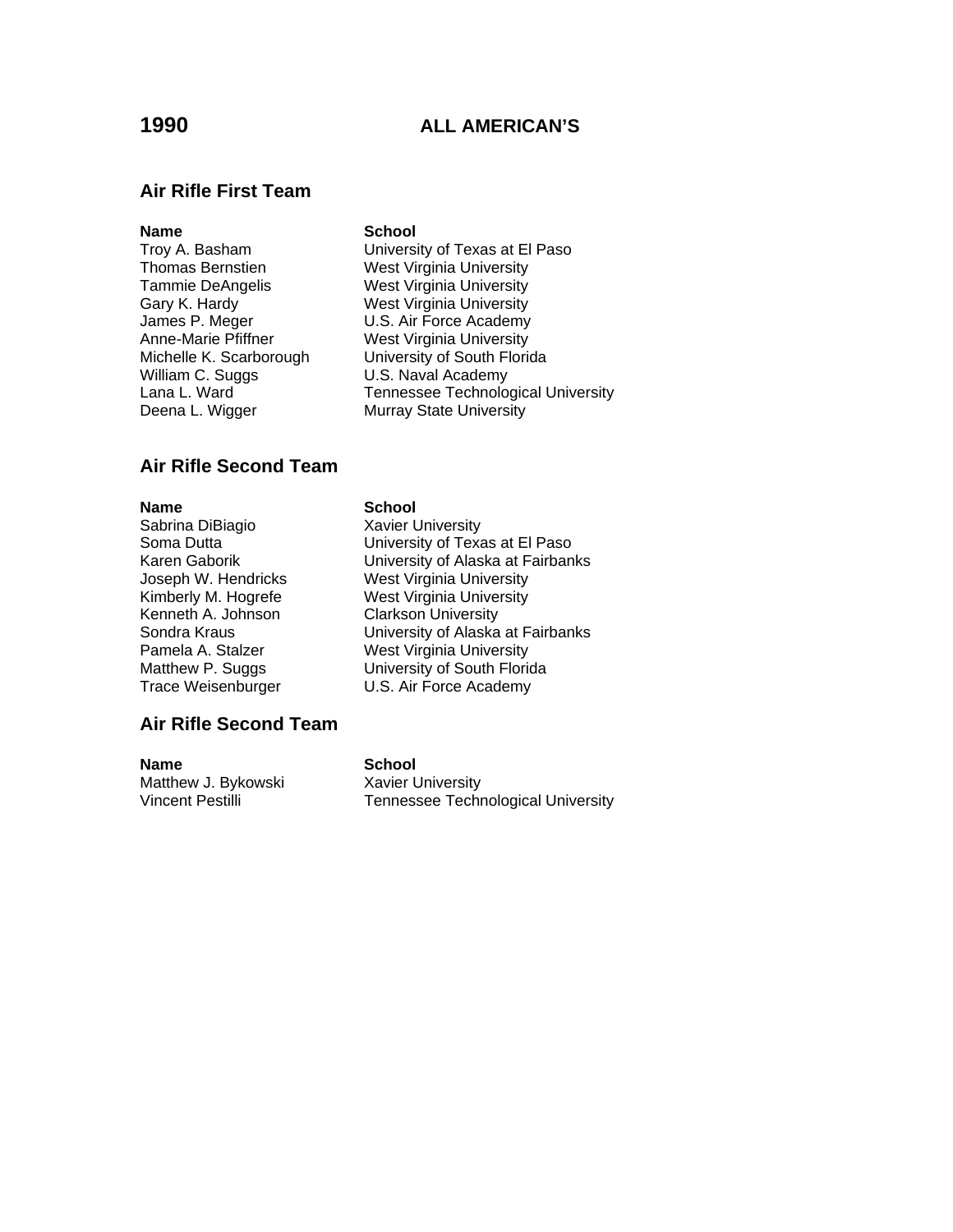#### **Free Pistol First Team**

| <b>Name</b>            | <b>School</b>                             |
|------------------------|-------------------------------------------|
| Christopher C. Alvarez | U.S. Naval Academy                        |
| Stephen H. Bales       | U.S. Military Academy                     |
| David E. Buchanan      | <b>Oregon State University</b>            |
| Rick H. Buhlmann       | State University of New York at Brockport |
| Brian C. Deboda        | U.S. Military Academy                     |
| <b>Brian Hardesty</b>  | <b>Texas A&amp;M University</b>           |
| Phillip L. Mayberry    | U.S. Military Academy                     |
| Steven Teschendorf     | U.S. Coast Guard Academy                  |
| <b>Robert Welch</b>    | <b>Ohio State University</b>              |

#### **Free Pistol Honorable Mention**

| Name               | School                                    |
|--------------------|-------------------------------------------|
| Eric C. Blau       | Massachusetts Institute of Technology     |
| Daryl L. Szarenski | <b>Tennessee Technological University</b> |

## **Standard Pistol First Team**

# **Name** School

Christopher C. Alvarez U.S. Naval Academy<br>Stephen H. Bales U.S. Military Academy Stephen H. Bales<br>
Keith E. Hanzel U.S. Naval Academy U.S. Naval Academy Karl R. Kurz **U.S. Military Academy**<br>James J. Marsh V. **U.S. Naval Academy** James J. Marsh V. U.S. Naval Academy<br>
Phillip L. Mayberry U.S. Military Academy U.S. Military Academy Luke S. Ritter **U.S. Naval Academy**<br>
Wallace E. Yates Jr. **University of Virginia** University of Virginia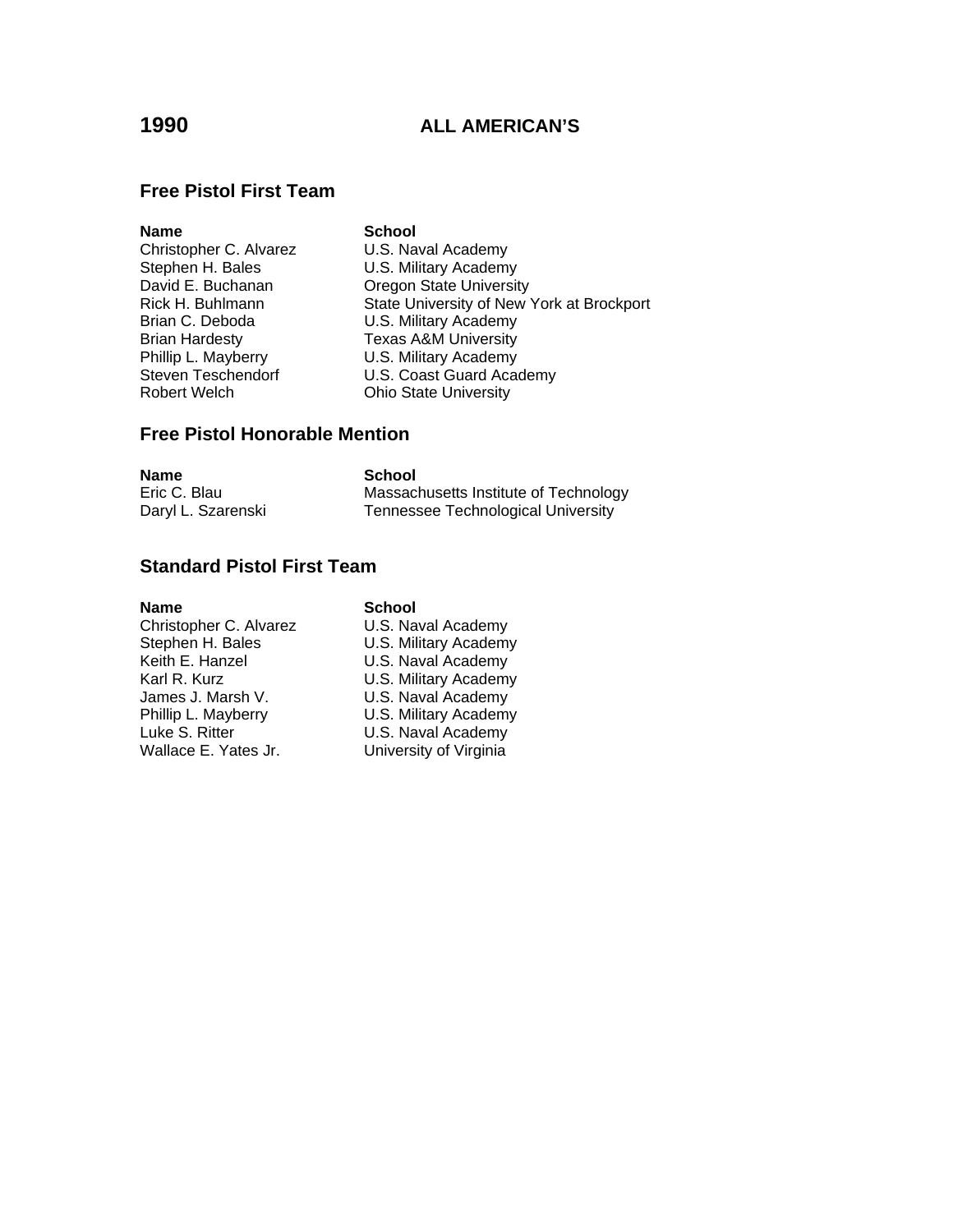#### **Air Pistol First Team**

# **Name** School Christopher C. Alvarez U.S. Naval Academy<br>Stephen H. Bales U.S. Military Academy Joseph DelVecchino The Citadel James J. Marsh U.S. Naval Academy

Stephen H. Bales **U.S. Military Academy**<br> **Eric C. Blau** Massachusetts Institute Eric C. Blau Massachusetts Institute of Technology<br>
David E. Buchanan Cregon State University David E. Buchanan **Dianual Company** Oregon State University Rick H. Buhlmann State University of New York at Brockport Steven Rainey **Texas Technological University**<br>
Daryl L. Szarenski **Tennessee Technological Unive** Tennessee Technological University

## **Air Pistol Honorable Mention**

**Name School**<br> **Timothy Hayner Cregon** 

Timothy Hayner<br>
Wanlace E. Yates Jr. 
University of Virginia University of Virginia